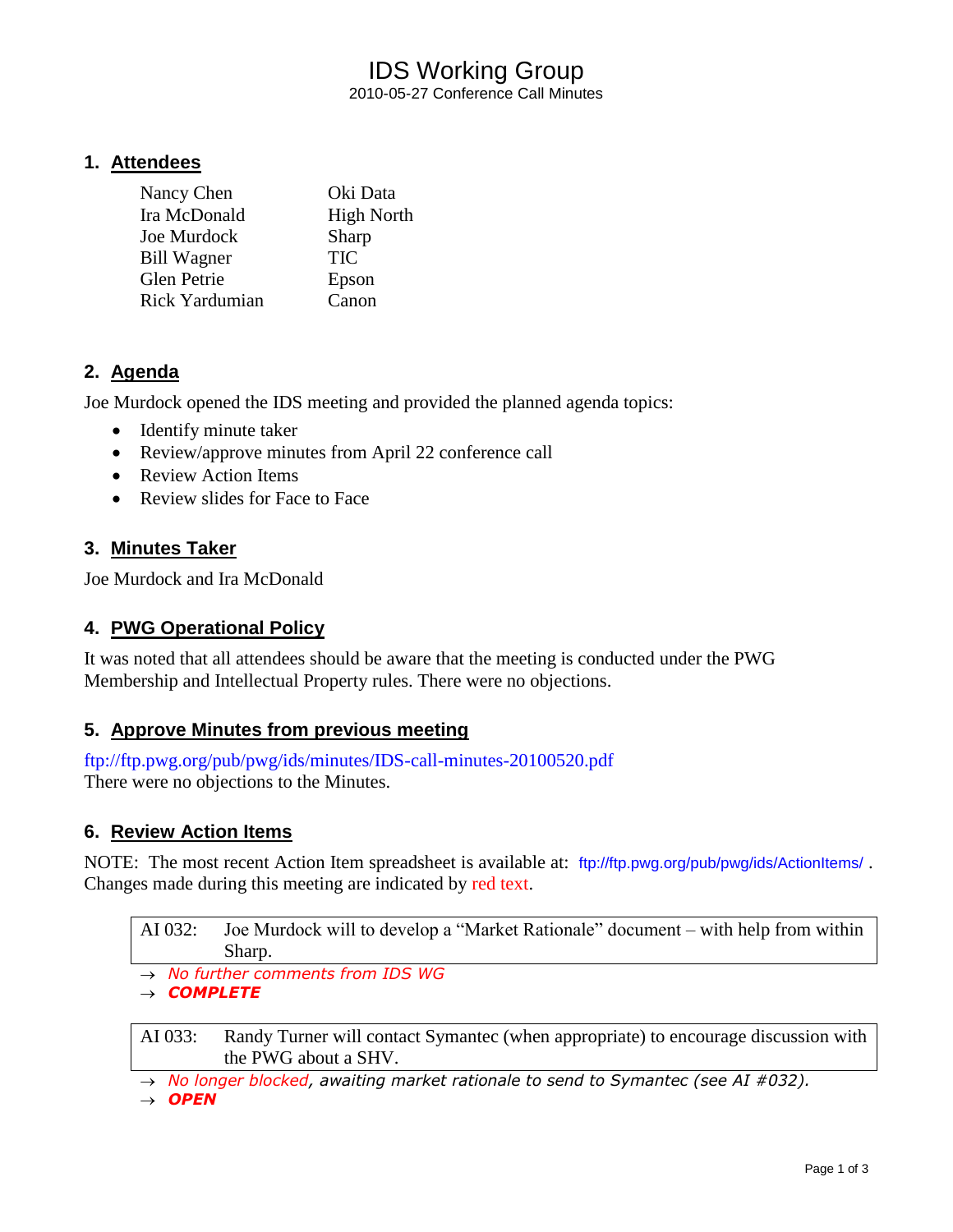# IDS Working Group

2010-05-27 Conference Call Minutes

AI 034: Randy Turner will investigate Symantec's products and their method(s) to "remediate noncompliant endpoints."

#### $\rightarrow$  OPEN

AI 038: (For binding documents) Investigate localization issues.

- *Cannot find any information about this in MS documents*
- *Joe will add a localization attribute to the NAP binding spec*
- $\rightarrow$  OPEN

AI 041: (For Remediation) Look into providing a remediation URL.

- *Joe has begun making an actual spec for remediation based on whitepaper*
- *OPEN, assigned to Joe*

AI 044: (For NEA Binding) Recast the NEA Binding document as a TCG TNC Binding document.

*OPEN, assigned to Randy Turner*

AI 045: Add HCD attributes to the system object in the MFD semantic model

*Ira posted the XML Schema*

*Partial*

 $\rightarrow$ 

AI 047: Take another look at SCAP and figure out what if anything to do in IDS

→ OPEN, all IDS

AI 048: Post a problem statement about authorization to the IDS list

*OPEN, Randy*

AI 049: Look at XACML

 $\rightarrow$  OPEN, all IDS

*Added geoXACML*

AI 051: Compile wishlist for standard log content and format *OPEN, Randy*

# **7. General Discussion**

Ira suggested that the existing SCCM attribute mapping white aper be converted to a Binding Specification. Given that Microsoft has discontinued the Forefront is reorganizing their security and NAP software around System Center server application, and has discontinued Forefront Endpoint Protection as a separate product and is incorporating that functionality with System Center Configuration Manager.

<http://blogs.technet.com/b/forefront/archive/2010/04/20/update-on-forefront-security-management.aspx>

Ira also suggested the group take a look at geoXACML () for the authorization work [http://www.geoxacml.org](http://www.geoxacml.org/)